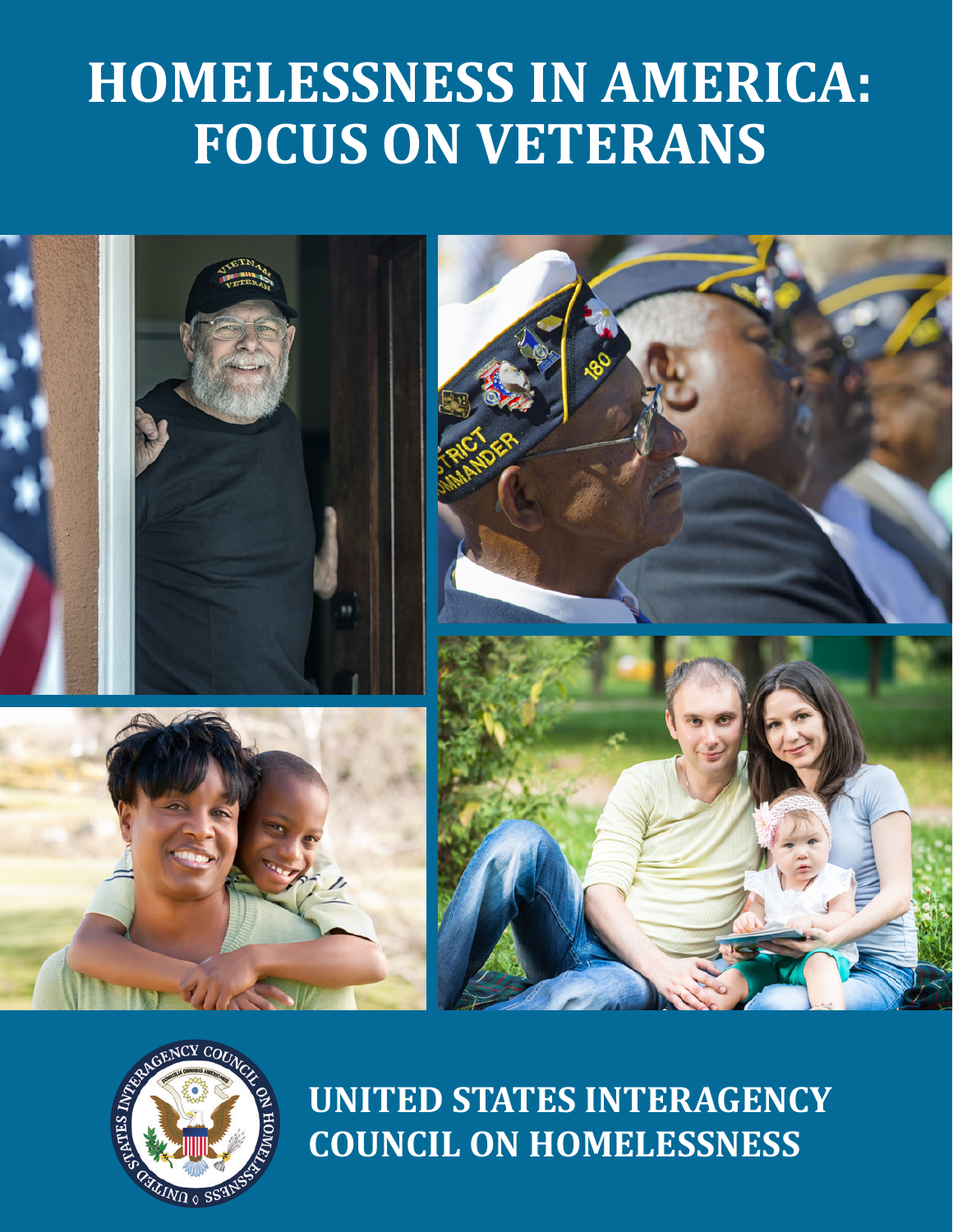### **Introduction**

To prevent and end homelessness in America, we need to have a clear understanding of who is at risk of homelessness and who experiences homelessness. We also need to be attentive to differences within and between subpopulations of people who are at-risk or are experiencing homelessness. In our *Homelessness in America* series, we are summarizing the most relevant data and research regarding different subpopulations to help inform the work we must do, together, across the federal government, states, and local communities to end homelessness once and for all.

In this *Focus on Veterans* brief, we review data and information that help us answer the following questions:

- What is the scale of Veteran homelessness?
- What do we know about the Veterans who experience homelessness?
- What do we know about patterns of homelessness among Veterans?
- What do we know about Veterans' risks for homelessness?
- What are the most significant gaps in available data and our current understanding of Veterans who experience homelessness?

Future briefs in this series will focus on unaccompanied youth, families with children, individual adults, and people experiencing chronic homelessness.

#### **What is the scale of Veteran homelessness?**

Just over 9% of all adults experiencing homelessness in the United States are Veterans of the U.S. military.

That means that on any given day, an estimated 40,056 Veterans experience homelessness in America, according to Point-in-Time counts conducted in January 2017 by communities across the country. Of that estimated number, two-thirds (24,690) were staying in shelters or transitional housing programs, while the other one-third (15,366) were unsheltered, living in cars, in encampments, or on the streets. And while there are Veterans experiencing homelessness in every state, nearly one-third reside in just two states, California (24.5%) and Florida (7.4%), according to PIT estimates.

Over the course of FY 2016, homelessness services programs across America provided emergency shelter or transitional housing to 124,709 Veterans, according to HUD's Homeless Management Information System (HMIS) data. In addition, the Department of Veterans Affairs' Supportive Services for Veteran Families (SSVF) program, which provides rapid re-housing assistance, served 67,581 Veterans in FY 2016. The federal government also funds nearly 90,000 permanent supportive housing opportunities dedicated to Veterans and their family members through the HUD-VASH program.

Through a concerted effort at the federal, state, and local level to increase opportunities for Veterans to access permanent housing, the number of Veterans experiencing homelessness in America on any given day was reduced by an estimated 46% between 2010 and 2017. During that same timeframe, the number of Veterans experiencing unsheltered homelessness was reduced by an estimated 50%.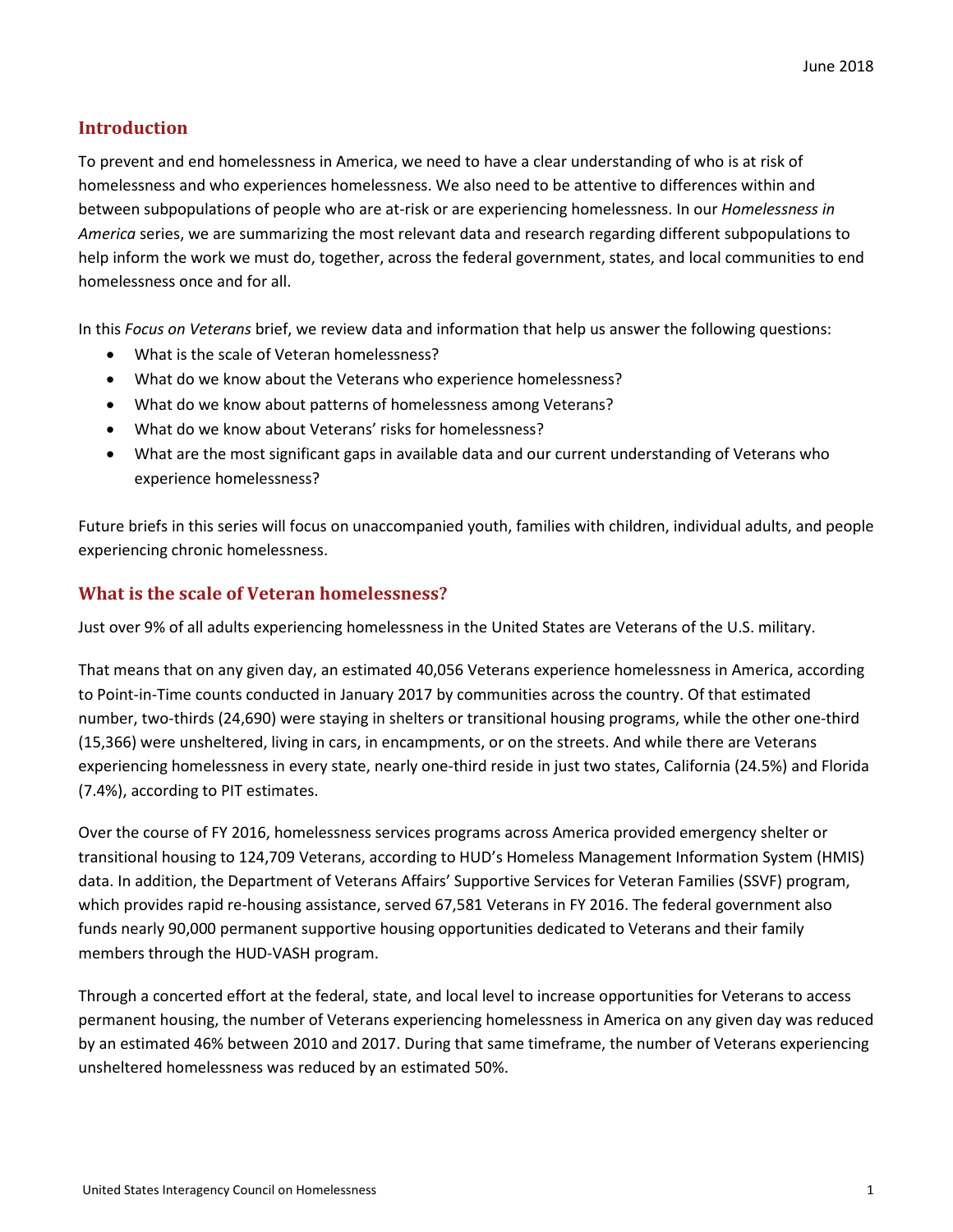### **What do we know about the Veterans who experience homelessness?**

Information regarding the demographic characteristics of Veterans who experience homelessness comes primarily from data about sheltered homelessness obtained from HMIS, as reported in HUD's Annual Homeless Assessment Report to Congress.

**Gender representation:** Most Veterans who experience homelessness are men over age 50 living in urban areas. Among Veterans experiencing sheltered homelessness in 2016, about 9 in 10 (91%) were men, about the same as for all U.S. Veterans.<sup>1</sup> Women make up about 9% of Veterans who were experiencing homelessness during 2016, and women also make up about 9% of the overall Veteran population in the U.S. While the number of Veteran women in the U.S. has increased significantly in recent years, the number of women Veterans experiencing sheltered homelessness in 2016 was about the same as in 2009.

Veteran women are more than twice as likely as non-Veteran women to experience homelessness.<sup>2</sup> The characteristics of Veteran women who experience homelessness are different



from Veteran men. More than one third of Veteran women who experience homelessness have experienced military sexual trauma, and they have lower rates of substance abuse and mental health problems than Veteran men who experience homelessness.

Women make up more than 15% of all active duty members of the armed forces, and are expected to be about 12% of the nation's Veterans by 2025. With this increase, it is likely that there will be an increasing number of women Veterans who are experiencing or at risk of homelessness in the coming years.<sup>3</sup>

**Household composition:** Less than 3% of Veterans experiencing homelessness (2.9%) were in families with children. Veteran women experiencing homelessness are more likely to be a part of a family with children, compared to Veteran men. Of the 67,581 Veterans served through the Supportive Services for Veteran Families Rapid Re-Housing program, 12.6% were in households with children.<sup>4</sup> The average household size was 3.6 people.

**Representation of older adults:** Nearly 6 out of 10 (59.1%) Veterans experiencing sheltered homelessness in 2016 were age 51 or older, and the number of elderly Veterans (age 62 and older) experiencing homelessness increased 54.3% between 2009 and 2016.<sup>5</sup> More than half of all Veterans who accessed a VA specialized homeless

 <sup>1</sup> U.S. Department of Housing and Urban Development. (December 2017) The 2016 Annual Homeless Assessment Report (AHAR) to Congress Part 2

<sup>2</sup> U.S. Department of Veterans Affairs National Center on Homelessness Among Veterans (July 2016). Homeless Evidence & Research Roundtable Series: *Women Veterans and Homelessness*. Accessed at:

https://www.va.gov/HOMELESS/nchav/docs/HERS-Womens-Proceedings.pdf

<sup>&</sup>lt;sup>3</sup> Byrne, T. (August 2016). U.S. Department of Veterans Affairs National Center on Homelessness Among Veterans Research Brief: *Emerging Populations: Female, OEF/OIF/OND, and Older Veterans*

<sup>4</sup> U.S. Department of Veterans Affairs. Supportive Services for Veterans Families (SSVF) FY 2016 Annual Report  $5$  2016 AHAR part 2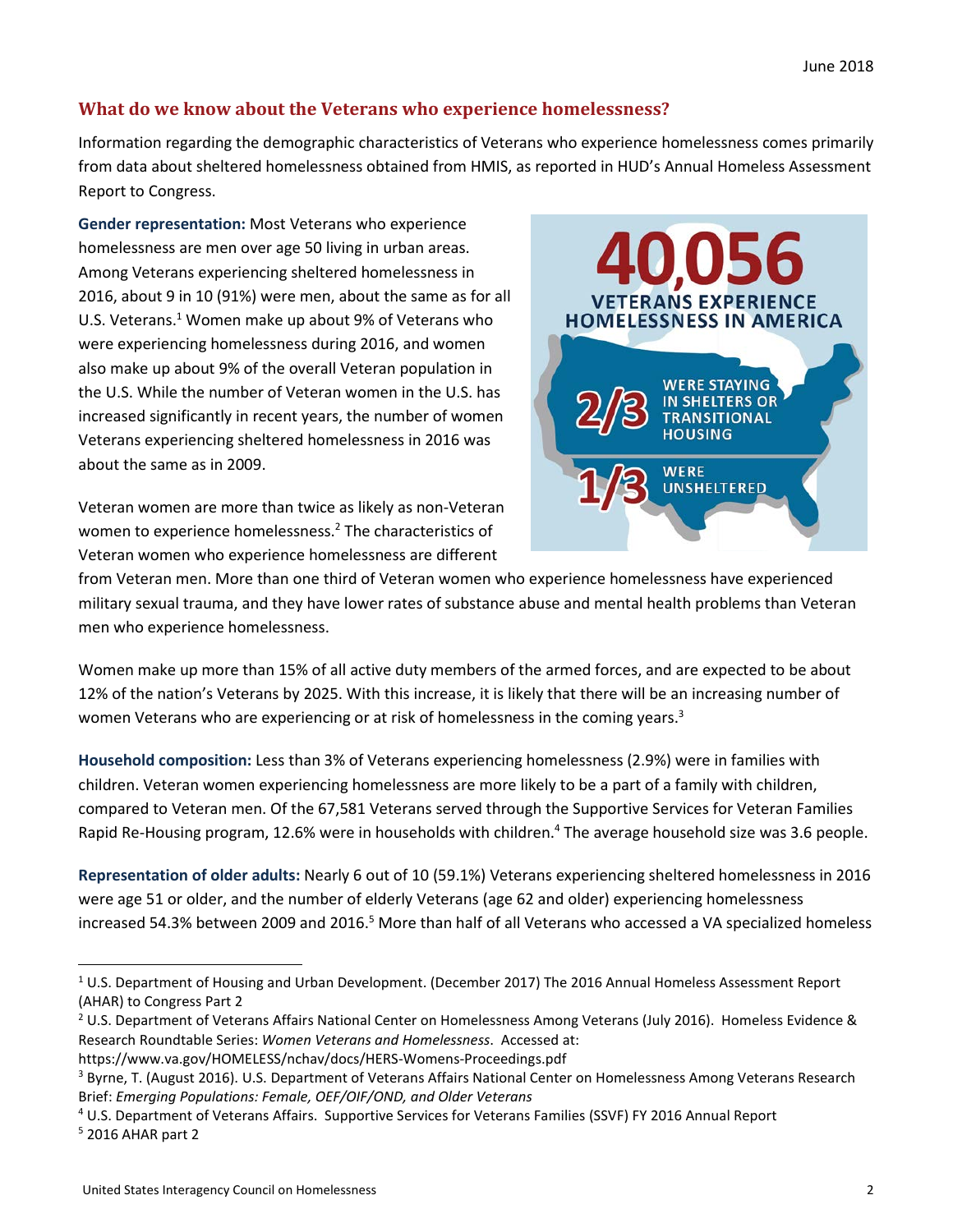program or were identified as experiencing homelessness when they accessed VA health care in 2015 were aged 55 and older. $6$ 

Older Veterans are expected to be a majority of the population of Veterans who experience or are at risk of homelessness in the coming years. As members of this group get older, they are likely to have increasingly complex and age-related needs. Among participants in the VA's transitional housing programs, a significantly greater proportion of Veterans age 55 or older have serious medical problems, compared to younger Veterans, making them especially vulnerable to experiencing negative consequences related to homelessness.<sup>7</sup>



**Operation Enduring Freedom (OEF), Operation Iraqi Freedom (OIF), and Operation New Dawn (OND) Veterans:** Compared to the number of older Veterans, those who served in the recent conflicts in Iraq and Afghanistan, who are part of the larger cohort of Veterans who have served in the post-9/11 era, make up a relatively small but growing number of Veterans experiencing or at risk of homelessness. This group of Veterans is more racially diverse than older Veterans, and includes more women. Post 9/11 Veterans have a higher rate of serviceconnected disability, and they are more likely to receive public assistance and have lower incomes, compared to older Veterans. There is some evidence that behavioral health needs among those who experience homelessness in this group of Veterans are different from the needs of older Veterans,

including higher rates of Post-Traumatic Stress Disorder (PTSD) and lower rates of substance use and other mental health disorders.<sup>8</sup>

**Racial demographics:** Veterans experiencing sheltered homelessness were 3.3 times more likely to identify as African American or Black, compared to all U.S. Veterans (38.2% vs. 11.4%) in 2016. Nationwide, only about one in five (21.8%) Veterans identified as belonging to groups other than white, or as white and Hispanic, but about half of all Veterans experiencing homelessness (50.5%)—and nearly two-thirds of Veterans experiencing sheltered homelessness in families with children (65.4%)—identified as such. Among Veteran women receiving VA health care services who were screened for housing instability or homelessness between 2013 and 2016, women who had some indicator of housing instability were much more likely to be African American compared to women Veterans who were stably housed (41% vs. 26%).9

**Disabilities and chronic health conditions:** A majority (55%) of Veterans experiencing sheltered homelessness had a disability.<sup>10</sup> Among Veterans experiencing homelessness who received health care services from the VA, more

<sup>9</sup> Szymkowiak, D & Montgomery, A.E. (February 2018). VA National Center on Homelessness Among Veterans Research Brief: *Housing Instability among Women Veterans Accessing Care through the Veterans Health Administration*.  $10$  2016 AHAR part 2

 <sup>6</sup> Byrne, T. (August 2016). *Emerging Populations: Female, OEF/OIF/OND, and Older Veterans.*

<sup>7</sup> Brown, L.M., Barnett, S.D., Frahm, K.A., Schinka, J.A., Schonfeld. L., Casey, R. J. (January 2015) Health Risk Factors and Differences in Outcomes Between Younger and Older Veterans Using VA Transitional Housing *Psychiatric Services,* 66(1), 33- 40 Accessed at https://ps.psychiatryonline.org/doi/full/10.1176/appi.ps.201400022

<sup>8</sup> Byrne, T. (August 2016). *Emerging Populations: Female, OEF/OIF/OND, and Older Veterans*.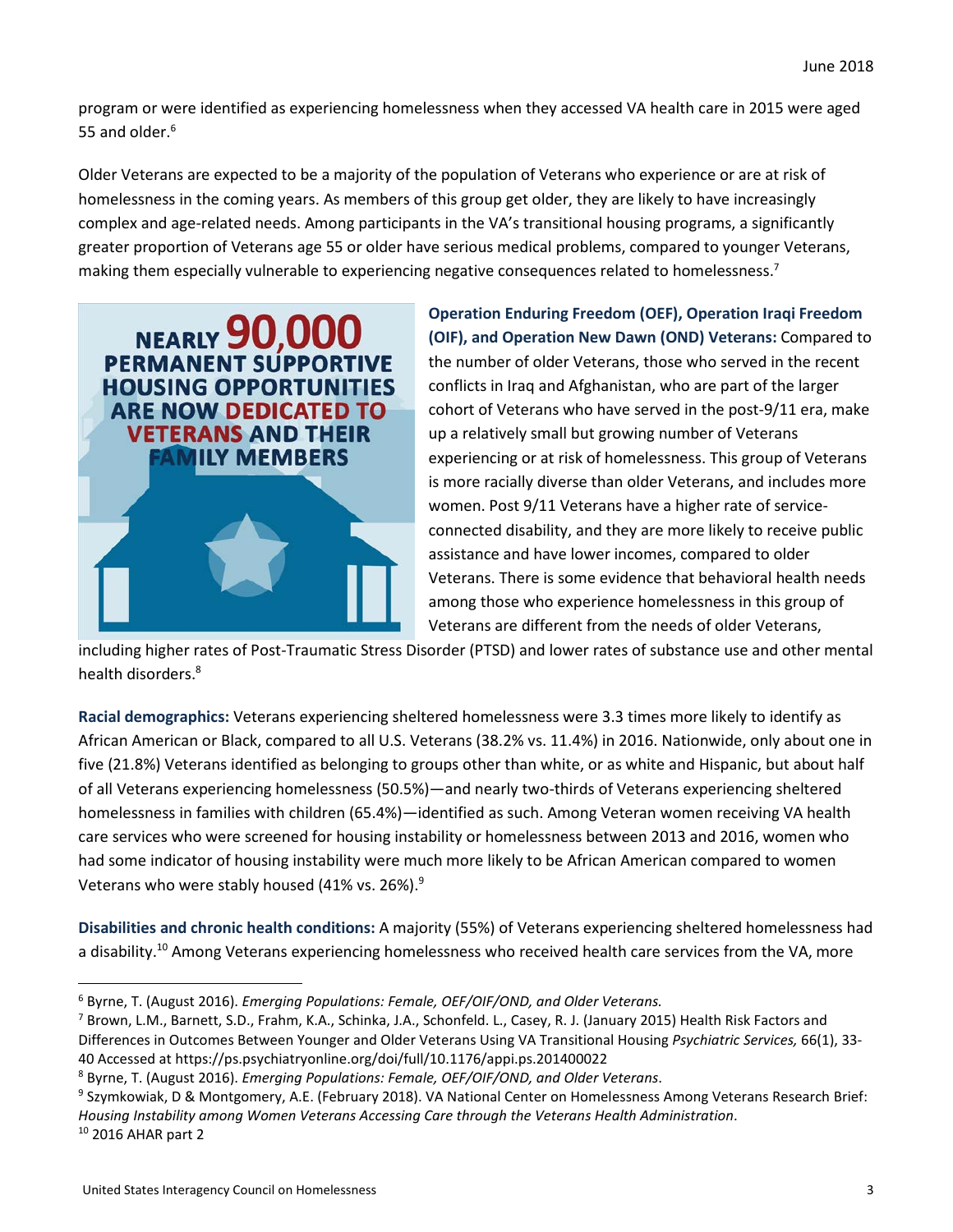than one in four (28%) received diagnoses of chronic medical conditions, more than one in four (28%) received a diagnosis of depression, one in eight (13%) received a diagnosis of PTSD, about one in five (19%) received a diagnosis of alcohol abuse, and about one in five (20%) received a diagnosis of drug abuse.<sup>11</sup> There is not very good data currently available regarding the health services Veterans receive outside of the VA system.

**Geographic locations:** Three-quarters of Veterans experiencing sheltered homelessness (74.5%) in 2016 were served in principal cities<sup>12</sup>. In comparison, only about one-third (33.1%) of U.S. Veterans living in poverty were living in principal cities, and almost one quarter of Veterans live in rural areas. Evidence suggests that Veterans in rural areas are less likely than those in urban areas to face literal homelessness, but they may face greater risk of other housing challenges related to residential mobility or instability and adequacy, availability, affordability, and accessibility of housing.<sup>13</sup>

About one out of six Veterans who have been identified as experiencing homelessness when they receive services from the VA are living in rural areas. Veterans who experience homelessness in rural areas are much more likely to be white, compared to Veterans in urban or suburban areas. Among people experiencing homelessness who are served by the VA, rates of diagnoses for depression, PTSD, and substance use disorders are higher for rural Veterans compared to those living in non-rural areas. $14$  Veterans in rural areas who experience homelessness have lower rates of participation in most VA homeless service programs that provide housing assistance or other specialized services, and they often travel to more urban areas to access assistance from VA homeless programs.



## **What do we know about patterns of homelessness among Veterans?**

Half (50.1%) of the Veterans who entered emergency shelter or transitional housing programs during 2016 were already experiencing homelessness prior to entry, and just over half of them had been living on the streets or in other unsheltered locations before they entered shelters or transitional housing programs. Nearly 3 in 10 Veterans who experienced sheltered homelessness (28.7%) were in housing before entering shelter, most often staying with family or friends. Another 1 in 7 (14.6%) came from institutional settings, such as correctional

[https://www.va.gov/HOMELESS/nchav/docs/Rural\\_HERS\\_proceedings.pdf](https://www.va.gov/HOMELESS/nchav/docs/Rural_HERS_proceedings.pdf)

 <sup>11</sup> Metraux, S. & Szymkowiak, D. (October 2017). VA National Center on Homelessness Among Veterans Research Brief: *Rural Homelessness among Veterans – What do we know?*

Diagnoses reported here are based on VA health services used during the year prior to the date when each Veteran was identified as experiencing homelessness. (personal communication with authors)

<sup>12</sup> The largest city in each metropolitan or micropolitan statistical area is designated a "principal city."

<sup>&</sup>lt;sup>13</sup> VA National Center on Homelessness Among Veterans (June 2017). Homeless Evidence & Research Synthesis (HERS) Roundtable Proceedings: Rural Veterans and Homelessness. Accessed at:

<sup>&</sup>lt;sup>14</sup> Metraux, S. & Szymkowiak, D. (October 2017). VA National Center on Homelessness Among Veterans (June 2017). Research Brief: *Rural Homelessness among Veterans – What do we know?*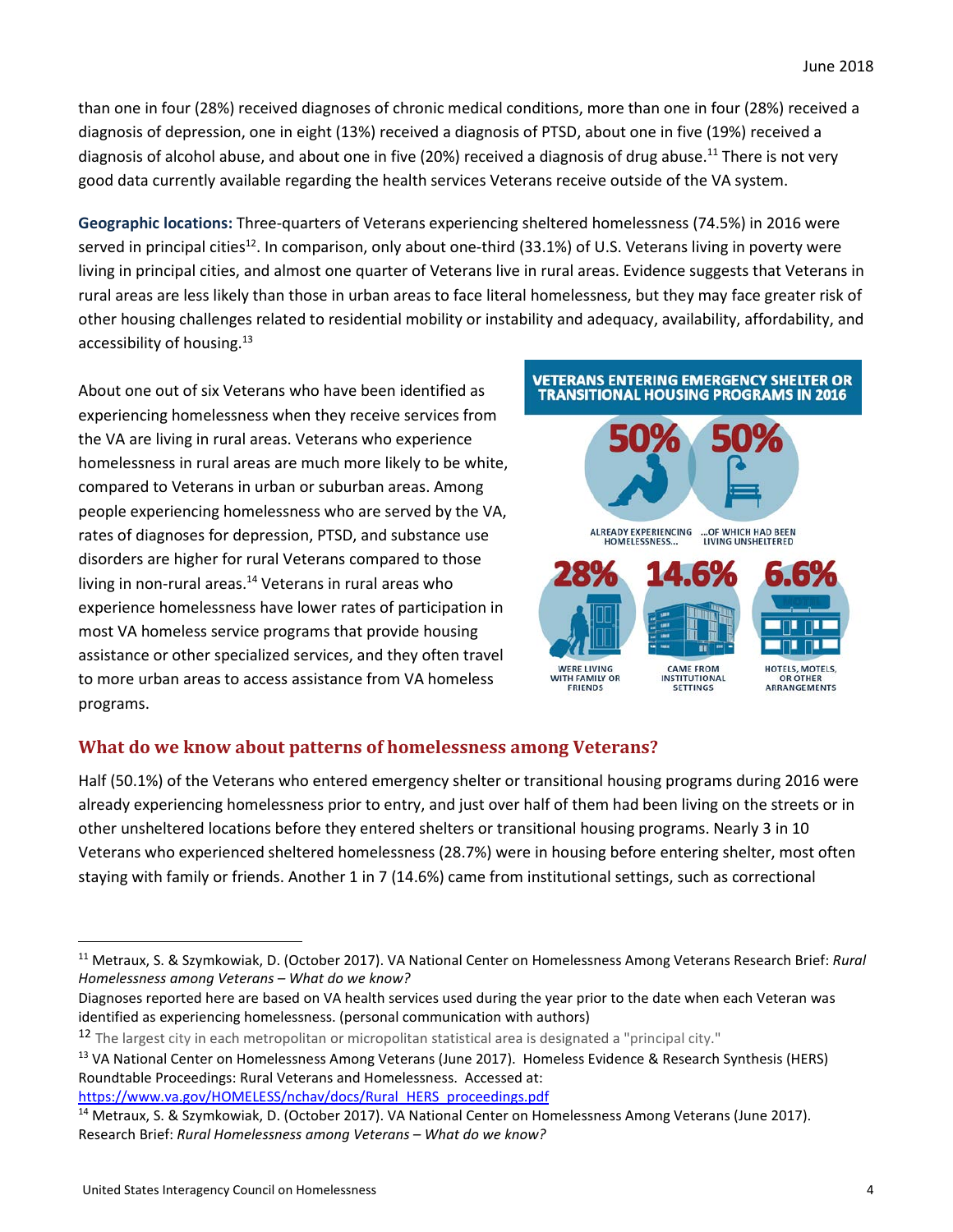facilities, hospitals, or treatment facilities for mental health or substance use disorders. Others (6.6%) entered sheltered homelessness after staying in hotels, motels, or other living arrangements.<sup>15</sup>

Similarly, among Veterans who received rapid re-housing assistance through the SSVF program in FY 2016, nearly half (48%) came directly from unsheltered situations (including those who were living outdoors or in vehicles), about 3 in 10 (29%) were staying in emergency shelter, and about 1 in 5 (19%) were staying in transitional housing.16

Most Veterans who experienced sheltered homelessness during 2016 were served in emergency shelters. About one third (32.5%) of Veterans in emergency shelter stayed for one week or less, and the median length of stay for Veterans in emergency shelter was 21 nights. About one third (36.6%) of Veterans experiencing sheltered homelessness were served in transitional housing programs during 2016, and more than a quarter of these Veterans stayed for at least half of the reporting year. The median length of stay for Veterans in transitional housing programs was 96 days.

## **What do we know about Veterans' risks for experiencing homelessness?**

Within the VA health system, all Veterans who seek care are screened, using the Homelessness Screening Clinical Reminder, to identify those who are currently experiencing or at risk of homelessness. Nationwide, about 8 out of every 1,000 Veterans (0.8%) screened positive for current homelessness and about 1 out of 100 (1%) were at risk of homelessness.17

Among Veterans, a variety of experiences that some people have before, during, and after their military service may increase their risks for experiencing housing instability and homelessness. These may include poverty, unemployment and economic hardships, trauma, mental health conditions (including but not limited to PTSD), substance use disorders, family or relationship conflicts, disruptions in connections to social support networks, social isolation, and incarceration.<sup>18</sup>

**Opioid use disorders:** Among Veterans who were initiating treatment for opioid use disorders, the rate of homelessness (10.2%) was more than 10 times the rate in the general population receiving care at the VA. Compared to Veteran men, Veteran women who were initiating care for opioid use disorders were less likely to be experiencing current homelessness (8.9% vs. 10.3%) but more likely to be at risk of homelessness (11.8% vs. 4.9%).

**Military sexual trauma:** Among Veterans who served in Iraq or Afghanistan, almost 10% of those who reported military sexual trauma (MST) experienced homelessness at some point during the first five years after they separated from military service, more than twice the rate of those who reported no MST.<sup>19</sup> The incidence of

 <sup>15</sup> AHAR 2016 Part 2

<sup>16</sup> VA Supportive Services for Veterans Families (SSVF) FY 2016 Annual Report

<sup>17</sup> Byrne, T., Fargo, J.D., Montgomery, A.E., Roberts, C.B., Culhane, D.P., Kane, V. (November 2015) Screening for Homelessness in the Veterans Health Administration: Monitoring Housing Stability through Repeat Screening. *Public Health Reports* 130(6): 684-692

<sup>18</sup> Tsai, J. & Rosenheck, R.A. (July 2015) Risk Factors for Homelessness Among US Veterans *Epidemiologic Reviews.* 37(1) 177- 195. Accessed at https://www.ncbi.nlm.nih.gov/pmc/articles/PMC4521393/

<sup>&</sup>lt;sup>19</sup> Brignone, E., Gundlapalli, A.V., Blaise, R. et al. (June 2016) Differential Risk for Homelessness Among US Male and Female Veterans with a Positive Screen for Military Sexual Trauma. *JAMA Psychiatry.* 73(6):582-589 Accessed at <https://jamanetwork.com/journals/jamapsychiatry/fullarticle/2515956>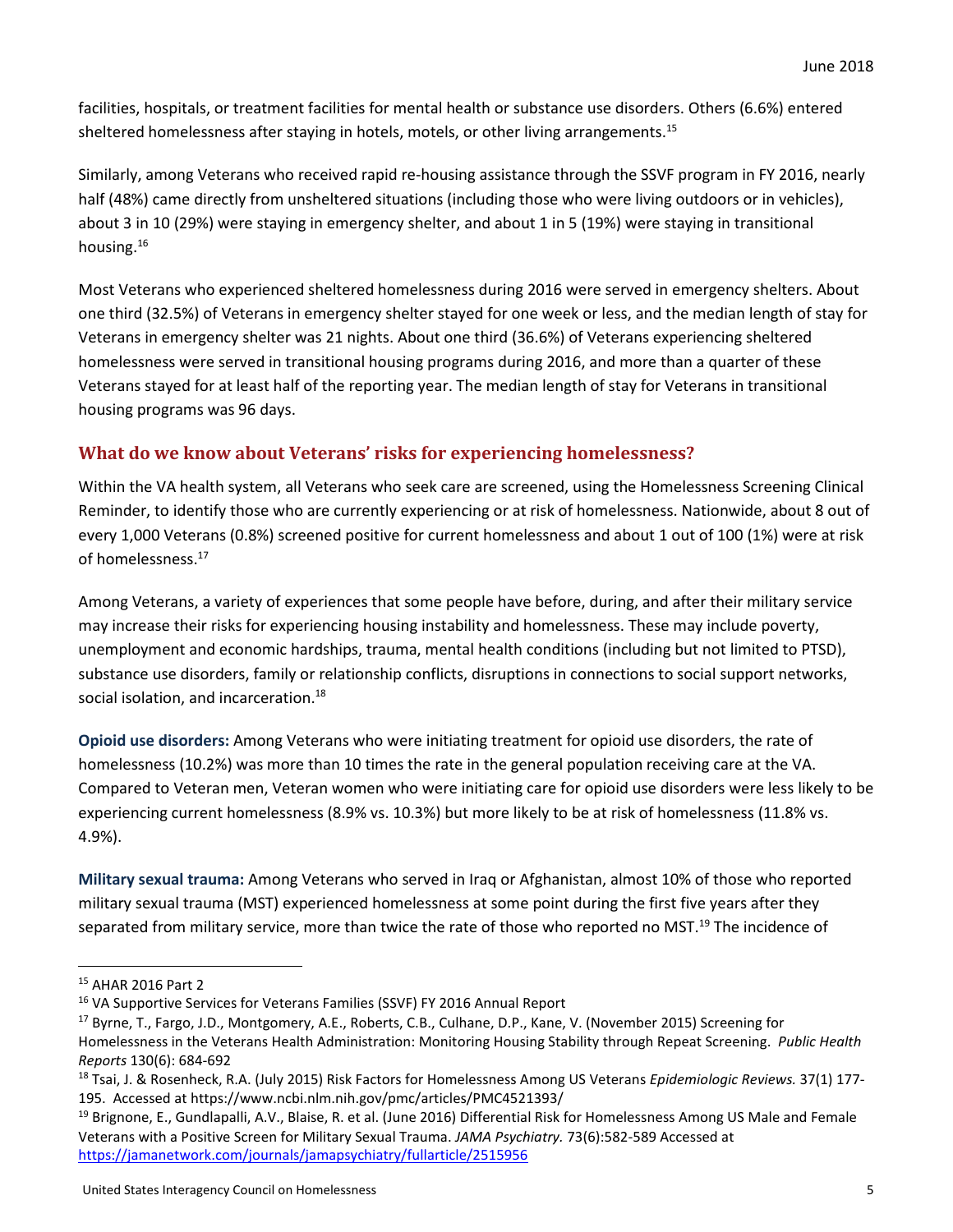homelessness was slightly higher for men who screened positive for MST (11.8%) compared to women (8.9%). Among those who screened positive for MST, 2.3% of men and 1.3% of women experienced homelessness as early as 30 days after the VHA screening, indicating that MST affects both immediate and long-term reintegration outcomes for Veterans.

**Intimate partner violence:** For Veteran women, and for women in the general population, intimate partner violence (IPV) is also associated with and contributes to homelessness and housing instability. Women Veterans face elevated risk of experiencing IPV, compared to women who have not served in the military, and women patients are screened for recent IPV when they receive outpatient care at VA medical facilities. One study of VA health records found that nearly one in four (24%) women who screened positive for IPV within the past year were also experiencing homelessness or housing instability, compared to one in ten (10%) women who screened negative for IPV. When adjusting for age and race, women who screened positive for past-year IPV were nearly three times as likely to be experiencing homelessness or housing instability, compared to other women Veterans.20



**Criminal justice system involvement:** Among Veterans who experience homelessness, and particularly among those who have PTSD or other behavioral health disorders, involvement in the criminal justice system may be both a risk factor for homelessness and/or a consequence of homelessness. About one-half of all Veterans experiencing homelessness who have participated in VA homeless assistance programs are involved in the justice system.<sup>21</sup> In 2015, more than 40% of Veterans served by the Veterans Justice Outreach (VJO) program, which provides direct outreach, assessment, and case management for justice-involved Veterans in local courts and jails, reported that they were experiencing homelessness (22%), at imminent risk of losing their home (6%), or in unstable housing (13%).<sup>22</sup>

## **What are the most significant gaps in available data and our current understanding of Veterans who experience homelessness?**

In recent years, there have been significant federal investments in research and data collection to improve our understanding of Veterans experiencing homelessness and the impact of programs that serve them. These investments have enhanced our understanding of the need for and impacts of interventions that prevent and end homelessness among Veterans. However, data collection is frequently limited to the VA's health care and homeless programs, and often does not integrate data from homelessness assistance programs or health care that is delivered outside of the VA system.

[https://www.usich.gov/resources/uploads/asset\\_library/Justice\\_Involved\\_Veterans.pdf](https://www.usich.gov/resources/uploads/asset_library/Justice_Involved_Veterans.pdf) <sup>22</sup> U.S. General Accountability Office (April 2016). Veterans Justice Outreach Program (GAO-16-193)

<sup>&</sup>lt;sup>20</sup> Dichter, M., Montgomery A.E., et al. (January 2018) VA National Center on Homelessness Among Veterans Research Brief: *Examining the Role of Intimate Partner Violence in Housing Instability and Homelessness Among Women Veterans*. <sup>21</sup> U.S. Interagency Council on Homelessness (June 2015) Breaking the Cycle of Veteran Incarceration and Homelessness: Emerging Community Practices. Accessed at